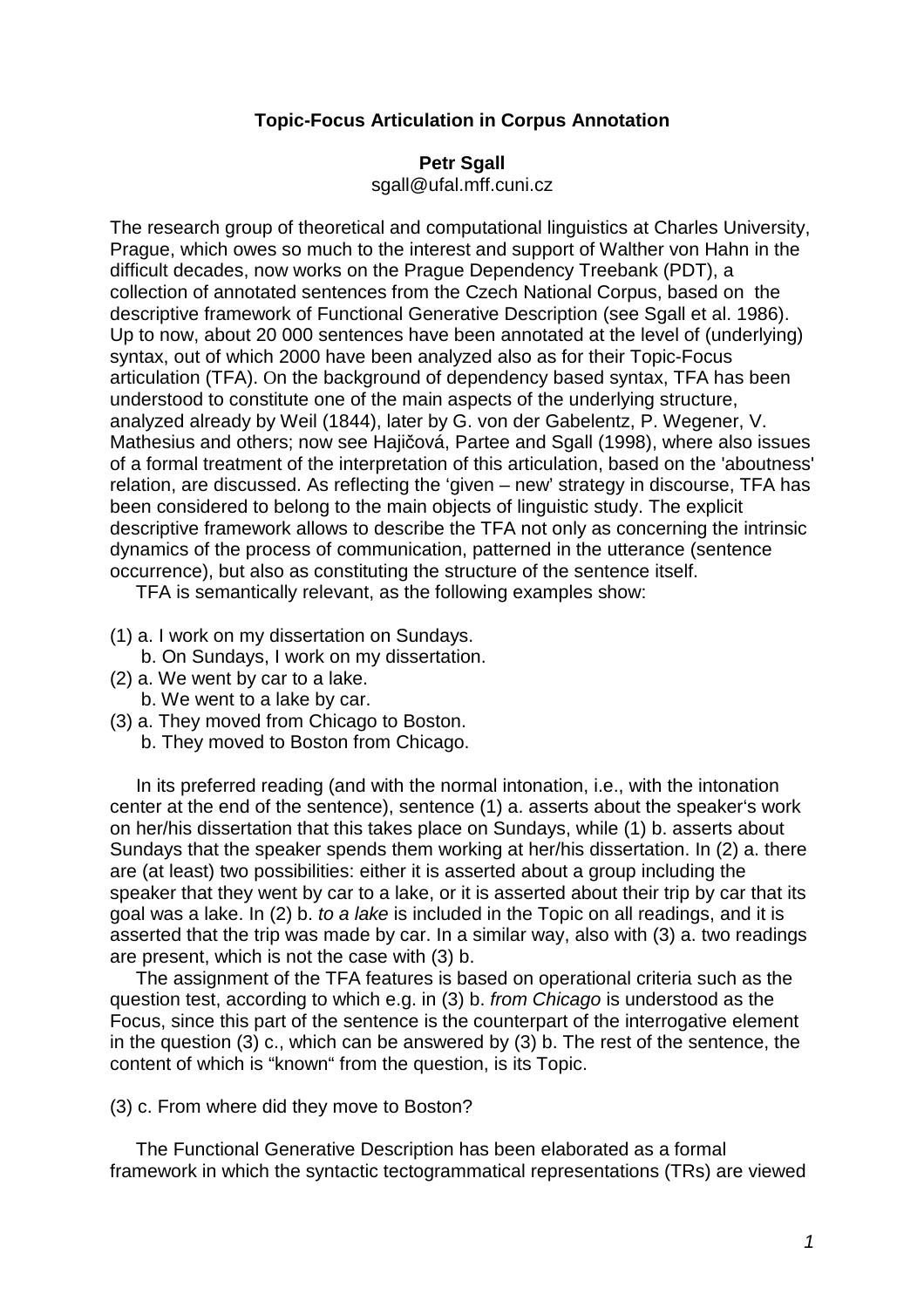as the interface level of the language system and the layers of cognition (in which also the specification of reference, the inferencing based on contextual and other knowledge and a truth-conditional or other basis of semantics are relevant, cf. Sgall 1994). The TRs contrast with the morphemic ("surface") representations, i.e. strings of closely and loosely connected morphemes, which are directly expressed by phonemic strings.

 The primary shape of the TR (in which no coordination constructions occur) is a dependency tree, with its root labelled by the underlying counterpart of the verb, which occupies the position of PRED(icate) and displays in its valency frame the functors, characterizing types of its dependents, i.e. arguments and adjuncts (either of which can be obligatory or optional with the given head). A formal specification of the TRs can be found in Plátek et al. (1984) and in Petkevič (1995). A discussion of the computational treatment of TRs can be found in Sgall and Böhmová (in prep.).

 The surface (morphemic) word order corresponds, in the unmarked case, to the left-to-right order of the nodes in the TRs, i.e. to the scale of Communicative Dynamism (determined by 'systemic ordering' in the Focus, see Sgall et al. 1995), in which Topic precedes Focus, or, more exactly, the contextually bound (CB) nodes precede their non-bound sister nodes and heads.

 The annotations of the selected text are carried out in four separate steps. The first three steps have been automated to a high degree, using (i) a morphemic analyzer, which yields all possible values of the word forms present in the outer form of the sentence, (ii) a morphemic tagger, which chooses one of the values (Hajič and Hladká 1997), (iii) the 'analytical level', which has been developed as a technical device that has no immediate theoretical significance, but constitutes the first stage of syntactic annotations, bridging the gap between the linear sentence representation and the underlying dependency tree. In the analytical tree structure (ATS) every word of the sentence including the punctuation marks is represented by a single node. The output of Collins' dependency parser, which yields the ATSs, is manually corrected by human annotators (Hajič 1998); approx. 100 000 Czech sentences have been annotated by a semi-automatic procedure; the resulting ATSs can be schematically characterized as the dependency tree in Fig. 1, a simplified ATS of the Czech equivalent of sentence (1) b., i.e.: O nedělích pracuju na své disertaci.



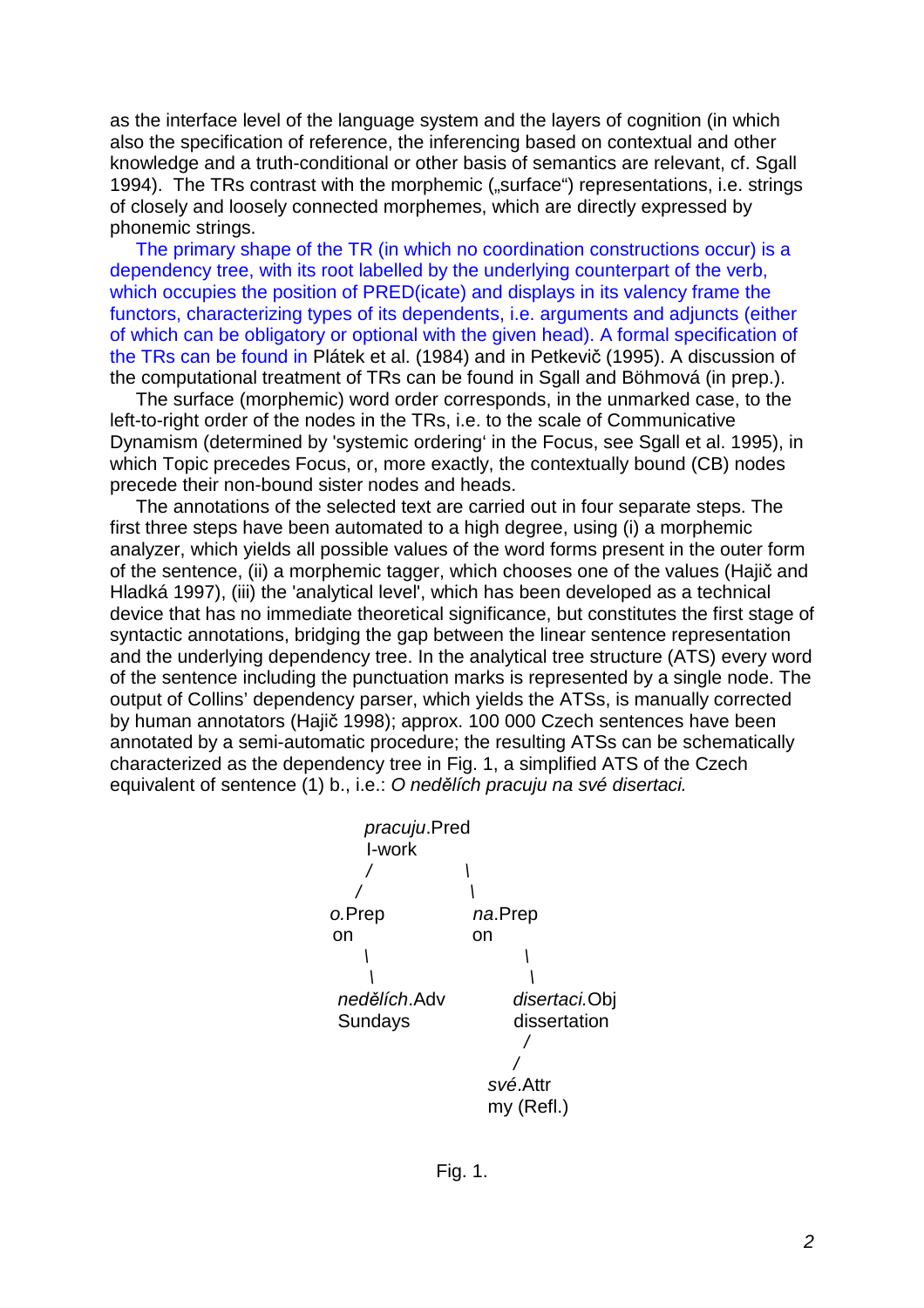The final step is the annotation on the underlying level, on which only the autosemantic words consitute nodes of the dependency tree and the condition of projectivity is met, i.e., no crossing of edges is allowed; the underlying word order often differs from the surface order (e.g. in the order of an adjective and its head noun). All the auxiliary words and punctuation marks are captured as indices of the nodes (grammatemes). The relations between the nodes are marked with a finegrained set of functors, and nodes are added in case of deletions in the surface form of sentences. The trees are handled in the shape of tectogrammatical tree structures (TGTSs), which differ from the theoretically postulated TRs in that they contain specific nodes for coordinating conjunctions, instead of displaying more than two dimensions. A simplified TGTS of (1) b. is given in Fig. 2.



Fig. 2.

 The procedure of transition from ATS to TGTS is partly automated, and the result of the automatic procedure is manually edited by humans. Along with the automatic treatment of large sets of prototypical phenomena, another set of automatic steps has been prepared, which completes some of the manual operations in cases in which it has not been difficult to formulate general rules. The TGTSs include an indication of the position of every node in the topic-focus articulation (TFA) with respect to the scale of Communicative Dynamism, represented as the left-to-right order of the nodes. Note that the left-to-right order of coordinated nodes in the TGTSs does not reflect Communicative Dynamism.

 Every lexical (autosemantic) occurrence is assigned one of three values of a specific TFA attribute:

- t for 'contextually bound', CB (prototypically in Topic, T),
- c for 'contrastive (part of) Topic',
- f ('non-bound', NB, typically in Focus, F)

Sentence (4) is a typical example, known from older discussions (with he bearing a rising contrastive stress and her carrying the typical sentence final falling stress):

(4) (She called him a republican.) Then.t he.c insulted.f her.f.

 In unmarked cases, the main verb (V) and its direct dependents following it belong to Focus, they carry index f; the items preceding V carry t or c. In marked cases, the verb can be CB, i.e. in the Topic, or the Focus may precede the verb; usually the intonation centre (sentence stress) then marks the Focus, occupying a marked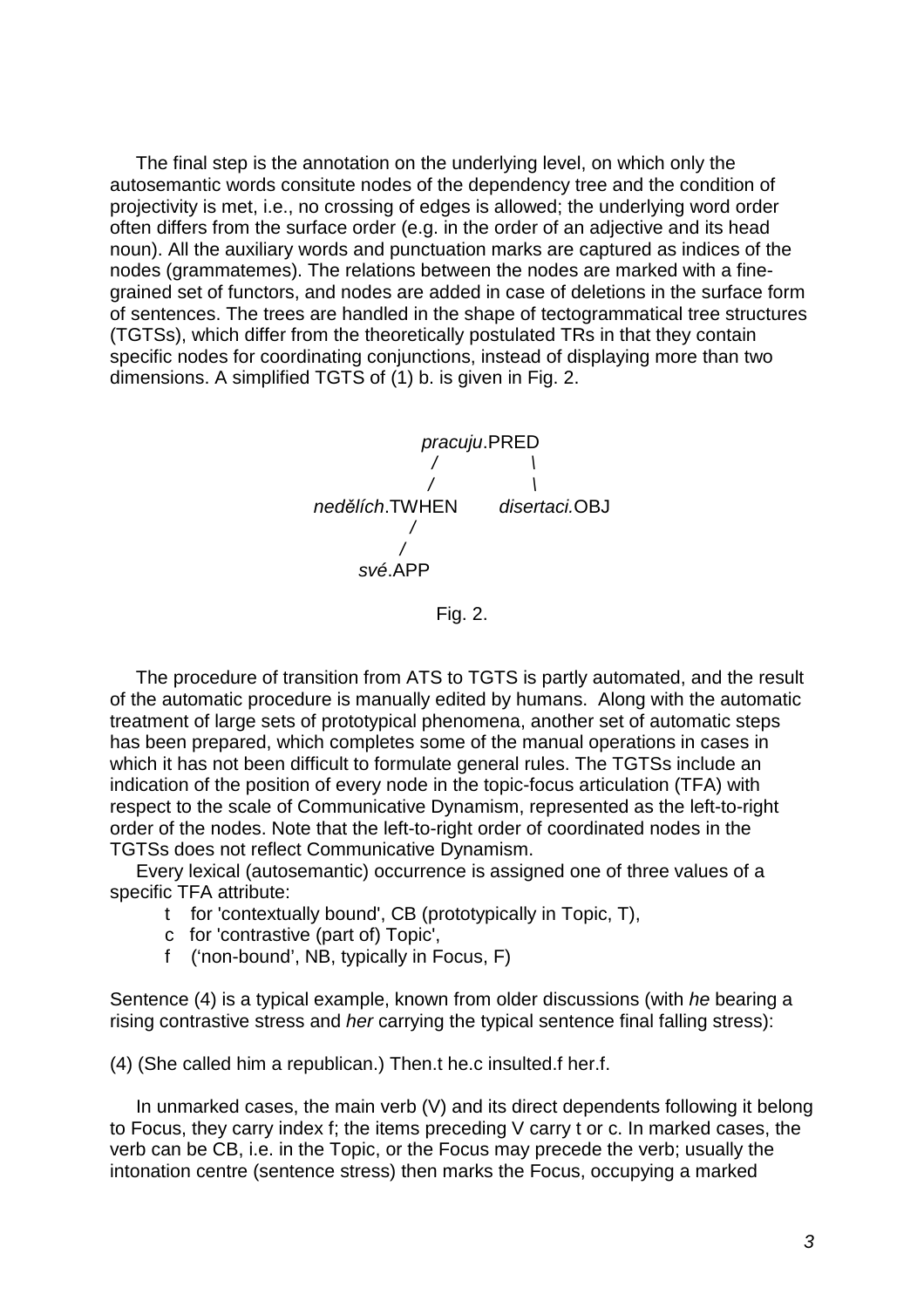position. Dependents of nouns primarily are NB, i.e. they carry index f, even if they belong to the Topic of the sentence together with their head noun. In the underlying order, NB dependents follow and CB dependents precede their heads.

 Let us characterize the description of TFA in PDT by a sample of sentences contained there, to illustrate how this approach makes it possible to analyze also sentences with neither Topic nor Focus corresponding to a single constitutent in a phrase-structure based description. In (5'), which is a highly simplified linearized TGTS of (5), every dependent item is enclosed in a pair of parentheses; syntactic subscripts of the parentheses are left out here, for the sake of transparency, as well as subscripts indicating morphological values, with the exception of the two which correspond to function words; Fig. 3 presents the respective tree structure, in which three parts of each node label are specified, namely the lexical value, the syntactic function (with ACT for Actor/Bearer, RSTR for Restrictive, MANN for Manner, and OBJ for Objective), and the TFA value.

(5) České radiokomunikace musí v tomto roce rychle splatit dluh televizním divákům.

lit.: Czech Radiocommunications have in this year quickly to-pay debt (to) TV viewers.

E.: This year, Czech Radiocommunications have to quickly pay their debt to the TV viewers.





The (highly simplified) linearized form of the TGTS:

(5') (radiokomunikace.t (české.f)) ((tomto.Temp.t) rok.t) splatit.Necess.f (rychle.f) (dluh.f (divákům.f (televizním.f)))

 The next example contains a focus sensitive particle in the primary prototypical position: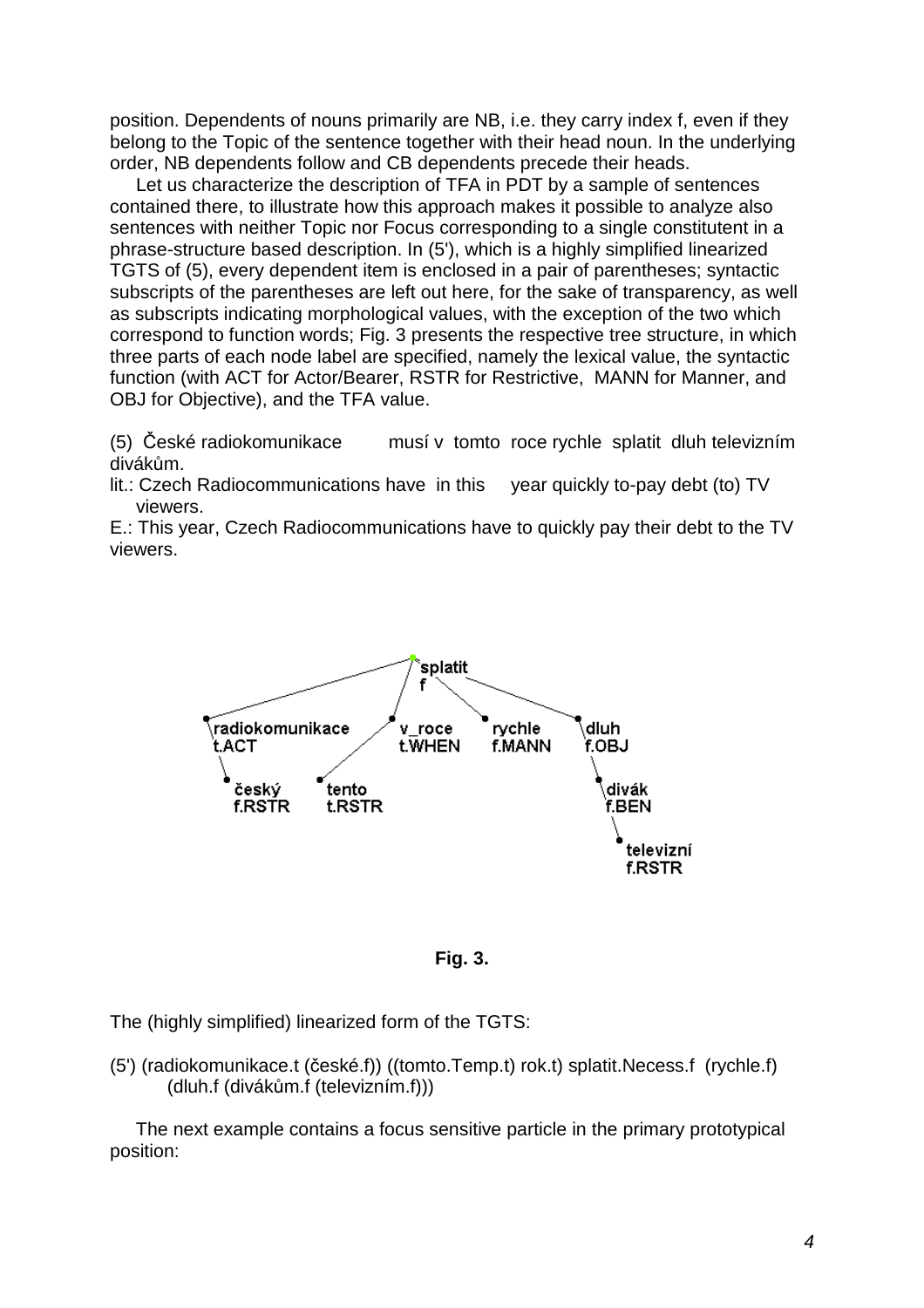(6) Pražská matějská pouť má již čtyřsetletou tradici. (The) Prague Matthew Fair has already (a) 400-year tradition. The Prague St. Matthew Fair has already a tradition of 400 years.

(6') (pouť.t (pražská.f) (matějská.f)) má.t (již.f) (tradici.f (čtyřsetletou.f))

An example of the marked presence of CB items (contrastive or not) within Focus:

(7) Přiznám se, že já osobně to dost prožívám. Lit.: I-admit Refl that I personally it quite live-through. I admit that I personally live this through quite intensively.

(7') (já.t) (Gen.t) přiznám-se.f ((já.c (osobně.f)) (to.t) prožívám.f (dost.f))

 In the TGTS (7') the deleted subject pronoun has been restored; it is CB and belongs to the Topic (the values of its grammatemes are expressed, on z morphemic level, by the agreeing personal ending of the verb). Another node has been added for the General Addressee of přiznám se 'I admit'. The main verb together with the embedded clause constitute the Focus, within which the two verbs are NB, as well as the adverb dost**.** The subject of this clause, expressed by the pronoun in its strong form, is a contrastive CB item, and together with the CB pronoun to 'it' it belongs to the Focus, since both the pronouns depend on an item in Focus different from the main verb (namely to the embedded verb). The NB adverb osobně 'personally' is understood in PDT to depend on *iá* ('I'). It is a general rule in Czech that the weak pronominal forms (such as ho 'him.Accus.', mu 'him.Dat', tě 'you.Dat', ti 'you.Accus.', or the zero form of the Nominative, 'pro-drop') always are CB.

The order of items within Topic can be illustrated by (8):

(8) Dnes už si však bez něho svoji práci nedovedou představit. Lit.: Today already Refl however without him their-Refl work they-cannot imagine. Nowadays, however, they cannot IMAGINE their work without him.

(8') (dnes.t) (však.t) (oni.t) (bez-něho.t) ((svoji.t) práci.t) (už.f) (Neg.f) představitsi.Possib.f

In Czech, the word order is "free" enough (i.e., is flexible enough to reflect the scale of communicative dynamism, the underlying word order, without many movement rules) to be understood as the main means expressing the underlying order of the items within the Topic of a sentence. If, following V. Mathesius, we speak of 'Topic proper' and 'Focus proper' as the two extreme parts of the sentence (i.e., of its underlying representation), with other parts of Topic and Focus occupying intermediate positions, we may see Topic proper as the least dynamic part of the sentence (referring to "what the sentence is about", and Focus proper as the most dynamic one. In (8), then, we would say that dnes 'today' is the Topic proper, with the zero subject (Actor, the strong form of which is oni 'they'), the group bez něho 'without him', and the object svoji práci 'their-Refl work' all occurring as "accompanying members of the Topic". The specific positions of už 'already', si (a reflexive particle lexically belonging to the verb) and však 'however' are determined by the character of these words as clitics. The operator of negation, which is one of the focus sensitive operators, has the form of the verb prefix ne- in Czech.